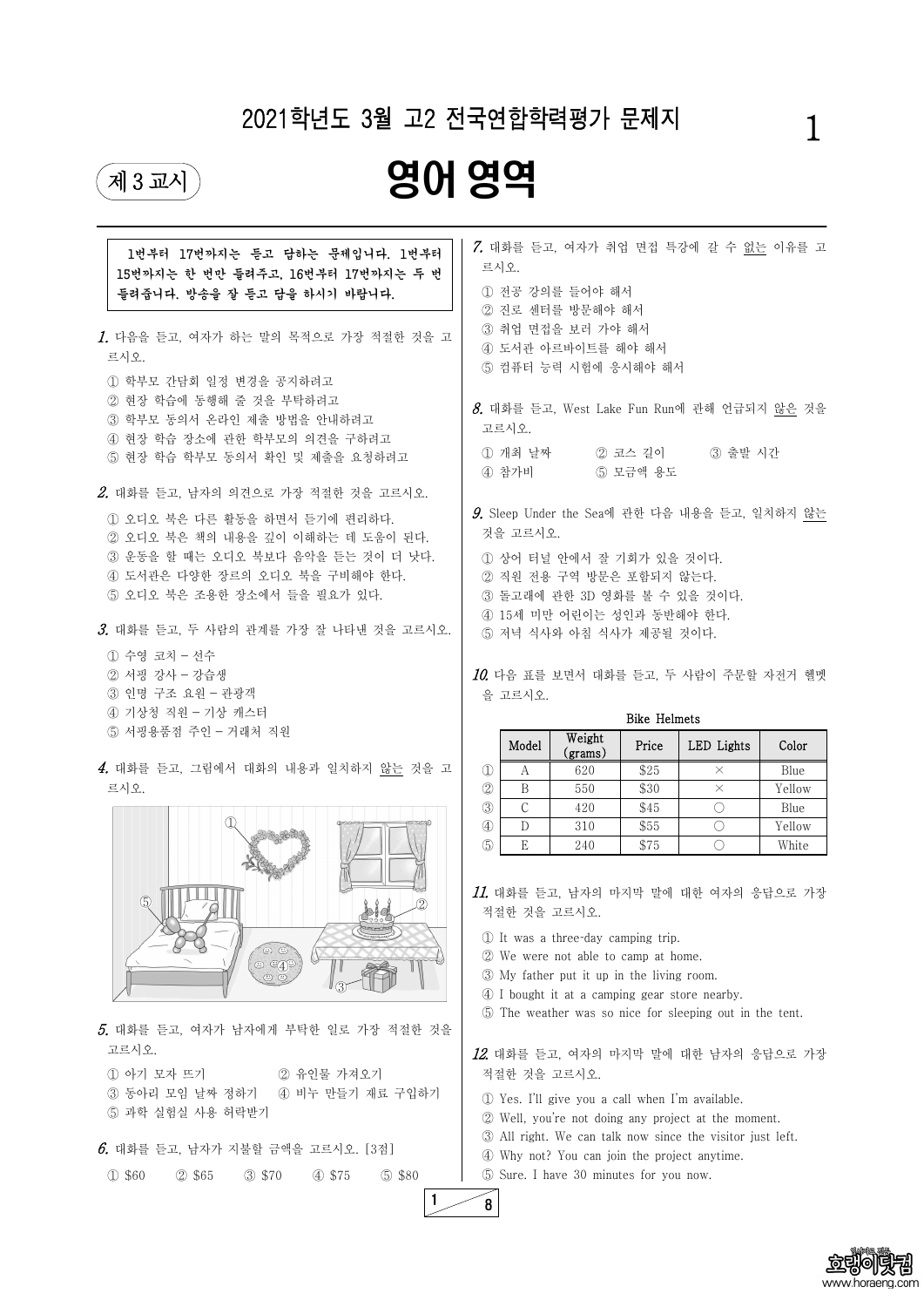



 $13.$  대화를 듣고, 남자의 마지막 말에 대한 여자의 응답으로 가장 적절한 것을 고르시오.

- Woman: ① You're right. He's been eating too much lately.
- ② That's not fair. I don't want to walk him all week.
- ③ Sorry. I don't have time to take him to the vet now.
- ④ Okay. I'll take him out for a walk on weekends then.
- ⑤ Not really. Too much exercise is not good for his health.

14. 대화를 듣고, 여자의 마지막 말에 대한 남자의 응답으로 가장 적절한 것을 고르시오. [3점]

- Man: ① I don't think so. The competition is only one week away.
- ② Of course. We'd better focus on preparing for the exam.
- ③ So I used it in the last online debate competition.
- ④ Then I should get used to using it for debating.
- ⑤ Don't worry. I had my laptop fixed already.

15. 다음 상황 설명을 듣고, Lisa가 Kevin에게 할 말로 가장 적절 한 것을 고르시오. [3점]

- Lisa: ① Why don't we interview the new history teacher?
- ② Let's put your caricature of Mr. Jackson in the article.
- ③ We should write an article about the caricature contest.
- ④ I wonder if you can draw more caricatures of the students.
- ⑤ How about taking a photo of Mr. Jackson during the interview?

### [16 ~ 17] 다음을 듣고, 물음에 답하시오.

16. 남자가 하는 말의 주제로 가장 적절한 것은?

① unique local foods that are popular worldwide

- ② importance of family gatherings on New Year's Day
- ③ the most common New Year's resolutions across cultures
- ④ various ways of celebrating the New Year around the world
- ⑤ efforts to preserve traditional recipes in different countries

| ① Spain  | ② Denmark | 3 Mexico |
|----------|-----------|----------|
| 4 France | 5 Greece  |          |

이제 듣기 문제가 끝났습니다. 18번부터는 문제지의 지시 에 따라 답을 하시기 바랍니다.

18. 다음 글의 목적으로 가장 적절한 것은?

My name is Anthony Thompson and I am writing on behalf of the residents' association. Our recycling program has been working well thanks to your participation. However, a problem has recently occurred that needs your attention. Because there is no given day for recycling, residents are putting their recycling out at any time. This makes the recycling area messy, which requires extra labor and cost. To deal with this problem, the residents' association has decided on a day to recycle. I would like to let you know that you can put out your recycling on Wednesdays only. I am sure it will make our apartment complex look much more pleasant. Thank you in advance for your cooperation.

- ① 재활용품 배출 허용 요일을 알리려고
- ② 쓰레기 분리배출의 필요성을 설명하려고
- ③ 쓰레기 분리배출 후 주변 정리를 부탁하려고
- ④ 입주민 대표 선출 결과를 공지하려고
- ⑤ 쓰레기장 재정비 비용을 청구하려고

### 19. 다음 글에 드러난 'I'의 심경으로 가장 적절한 것은?

It was a day I was due to give a presentation at work, not something I'd do often. As I stood up to begin, I froze. A chilly 'pins-and-needles' feeling crept over me, starting in my hands. Time seemed to stand still as I struggled to start speaking, and I felt a pressure around my throat, as though my voice was trapped and couldn't come out. Gazing around at the blur of faces, I realized they were all waiting for me to begin, but by now I knew I couldn't continue.

| 1 panicked | $(2)$ angry | 3 relieved |  |
|------------|-------------|------------|--|
| 4 grateful | 5 bored     |            |  |

## 20. 다음 글에서 필자가 주장하는 바로 가장 적절한 것은?

No matter what your situation, whether you are an insider or an outsider, you need to become the voice that challenges yesterday's answers. Think about the characteristics that make outsiders valuable to an organization. They are the people who have the perspective to see problems that the insiders are too close to really notice. They are the ones who have the freedom to point out these problems and criticize them without risking their job or their career. Part of adopting an outsider mentality is forcing yourself to look around your organization with this disassociated, less emotional perspective. If you didn't know your coworkers and feel bonded to them by your shared experiences, what would you think of them? You may not have the job security or confidence to speak your mind to management, but you can make these "outsider" assessments of your organization on your own and use what you determine to advance your career.

# 17. 언급된 나라가 <u>아닌</u> 것은?

① 조직 내의 의사소통이 원활한지 수시로 살피라. ② 외부자의 관점으로 자기 조직을 비판적으로 바라보라. ③ 관심사의 공유를 통해 직장 동료와의 관계를 개선하라. ④ 과거의 성공에 도취되어 자기 계발을 소홀히 하지 말라. ⑤ 동료의 실수를 비판하기보다는 먼저 이해하려고 노력하라.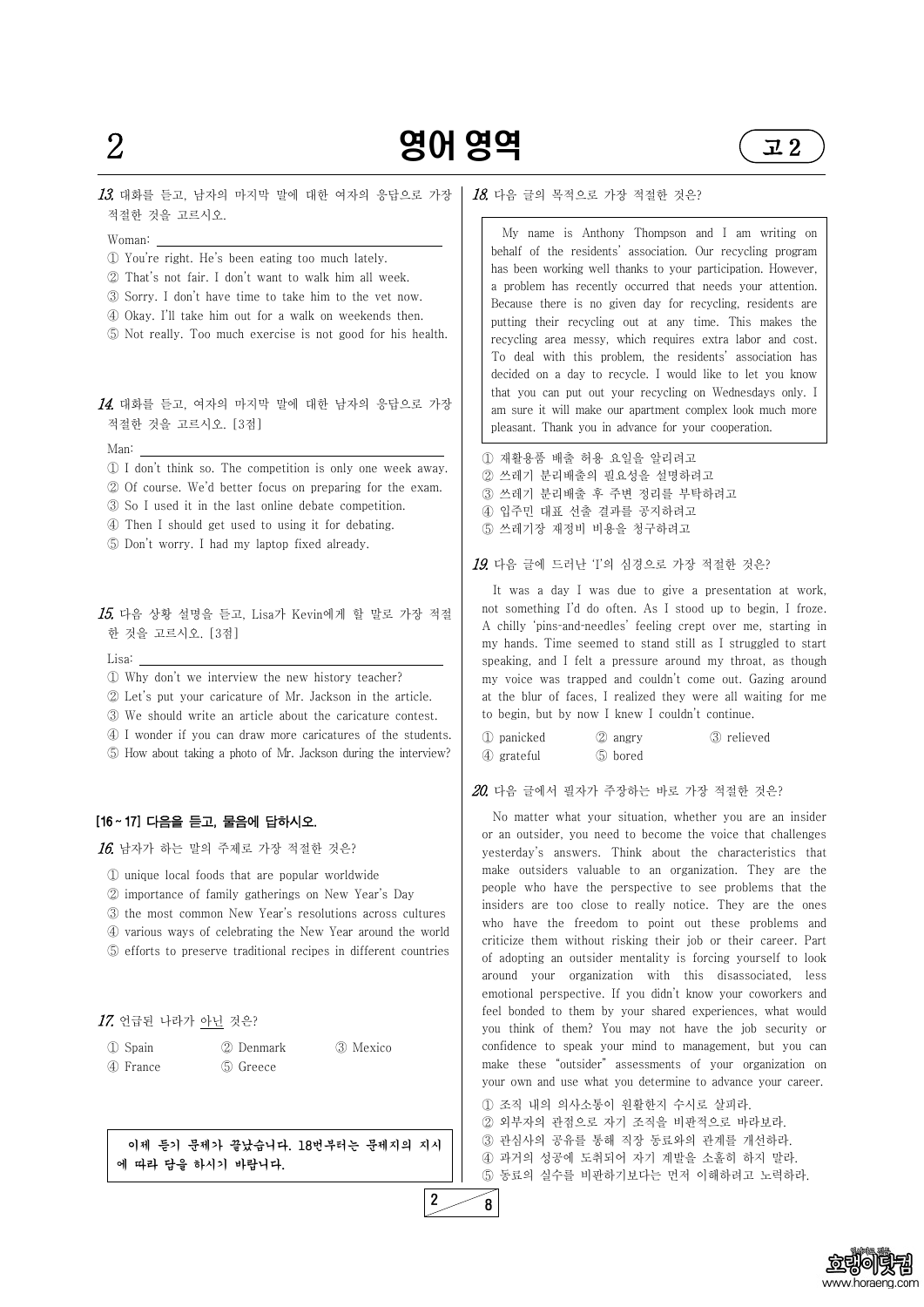



# 21. 밑줄 친 training for a marathon이 다음 글에서 의미하는 바 로 가장 적절한 것은? [3점]

The known fact of contingencies, without knowing precisely what those contingencies will be, shows that disaster preparation is not the same thing as disaster rehearsal. No matter how many mock disasters are staged according to prior plans, the real disaster will never mirror any one of them. Disaster-preparation planning is more like training for a marathon than training for a high-jump competition or a sprinting event. Marathon runners do not practice by running the full course of twenty-six miles; rather, they get into shape by running shorter distances and building up their endurance with cross-training. If they have prepared successfully, then they are in optimal condition to run the marathon over its predetermined course and length, assuming a range of weather conditions, predicted or not. This is normal marathon preparation.

> \* contingency: 비상사태 \*\* mock: 모의의 \*\*\* crosstraining: 여러 가지 운동을 조합하여 행하는 훈련법

① developing the potential to respond to a real disaster  $\oslash$  making a long-term recovery plan for a disaster ③ seeking cooperation among related organizations

- ④ saving basic disaster supplies for an emergency
- ⑤ testing a runner's speed as often as possible

## 22. 다음 글의 요지로 가장 적절한 것은?

Fears of damaging ecosystems are based on the sound conservationist principle that we should aim to minimize the disruption we cause, but there is a risk that this principle may be confused with the old idea of a 'balance of nature.' This supposes a perfect order of nature that will seek to maintain itself and that we should not change. It is a romantic, not to say idyllic, notion, but deeply misleading because it supposes a static condition. Ecosystems are dynamic, and although some may endure, apparently unchanged, for periods that are long in comparison with the human lifespan, they must and do change eventually. Species come and go, climates change, plant and animal communities adapt to altered circumstances, and when examined in fine

detail such adaptation and consequent change can be seen to be taking place constantly. The 'balance of nature' is a myth. Our planet is dynamic, and so are the arrangements by which its inhabitants live together.

\* idyllic: 목가적인

① 생물 다양성이 높은 생태계가 기후 변화에 더 잘 적응한다. ② 인간의 부적절한 개입은 자연의 균형을 깨뜨린다. ③ 자연은 정적이지 않고 역동적으로 계속 변한다. ④ 모든 생물은 적자생존의 원칙에 순응하기 마련이다. ⑤ 동식물은 상호 경쟁을 통해 생태계의 균형을 이룬다.

# 23. 다음 글의 주제로 가장 적절한 것은?

Before the modern scientific era, creativity was attributed to a superhuman force; all novel ideas originated with the gods. After all, how could a person create something that did not exist before the divine act of creation? In fact, the Latin meaning of the verb "inspire" is "to breathe into," reflecting the belief that creative inspiration was similar to the moment in creation when God first breathed life into man. Plato argued that the poet was possessed by divine inspiration, and Plotin wrote that art could only be beautiful if it descended from God. The artist's job was not to imitate nature but rather to reveal the sacred and transcendent qualities of nature. Art could only be a pale imitation of the perfection of the world of ideas. Greek artists did not blindly imitate what they saw in reality; instead they tried to represent the pure, true forms underlying reality, resulting in a sort of compromise between abstraction and accuracy.

\* transcendent: 초월적인

- ① conflicting views on the role of artists
- ② positive effects of imitation on creativity
- ③ contribution of art to sharing religious beliefs
- ④ gods as a source of creativity in the premodern era
- ⑤ collaboration between philosophy and art in ancient times

### 24. 다음 글의 제목으로 가장 적절한 것은?

Some beginning researchers mistakenly believe that a good hypothesis is one that is guaranteed to be right (e.g., alcohol will slow down reaction time). However, if we already know your hypothesis is true before you test it, testing your hypothesis won't tell us anything new. Remember, research is supposed to produce *new* knowledge. To get new knowledge, you, as a researcher-explorer, need to leave the safety of the shore (established facts) and venture into uncharted waters (as Einstein said, "If we knew what we were doing, it would not be called research, would it?"). If your predictions about what will happen in these uncharted waters are wrong, that's okay: Scientists are allowed to make mistakes (as Bates said, "Research is the process of going up alleys to see if they are blind"). Indeed, scientists often learn more from predictions that do not turn out than from those that do.

\* uncharted waters: 미개척 영역

① Researchers, Don't Be Afraid to Be Wrong ② Hypotheses Are Different from Wild Guesses ③ Why Researchers Are Reluctant to Share Their Data ④ One Small Mistake Can Ruin Your Whole Research ⑤ Why Hard Facts Don't Change Our Minds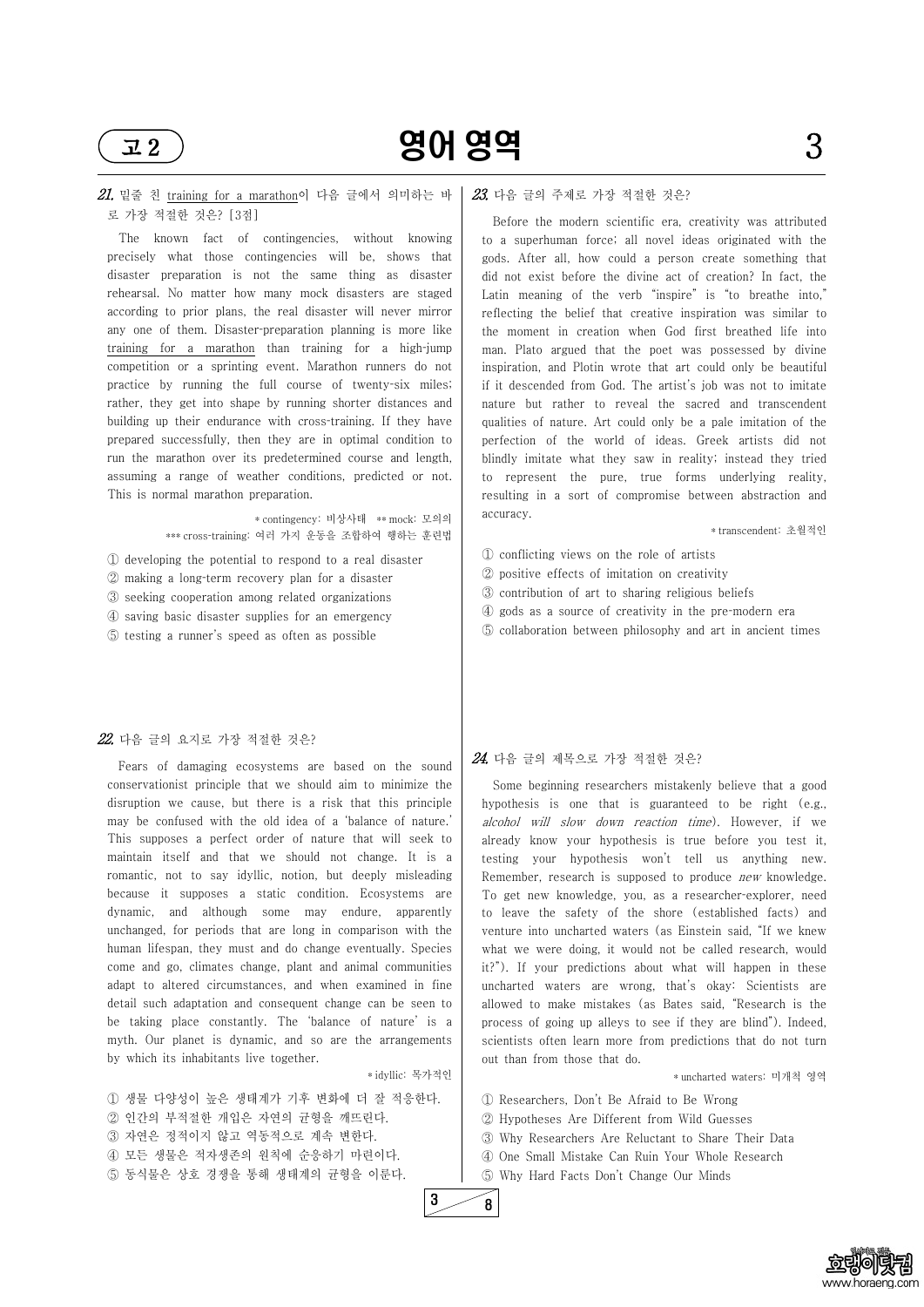# $4$  **영어 영역**  $22$

# $25.$  다음 도표의 내용과 일치하지 <u>않는</u> 것은?







The above graph shows the average class size in primary education of five countries in 2005 and 2017. ① In every country except the UK, the average class size in 2017 decreased compared to that in 2005. ② In 2005, Korea's average class size was the largest of all the countries, with more than 30 students in a class. ③ In 2017, however, Chile's average class size was the largest of all the countries, with fewer than 30 students in a class. ④ In 2005, the average class size in Brazil was larger than that in the UK, whereas the reverse was true in 2017. ⑤ In Greece, the average class size was fewer than 20 students in a class in both 2005 and 2017.

- $5 m \times 5 m$  booth
- ∙ Free wifi

• Employer-only lounge and refreshments

26. Grey County 2021 Job Fair에 관한 다음 안내문의 내용과 일 치하는 것은?

#### Grey County 2021 Job Fair

April 28, 2:00 p.m. - 6:00 p.m. Bayshore Community Center

The Riverside Escape is a city-wide escape game played on your smartphone. We turn the city of Riverside into a giant escape game wherein teams must race around the city completing challenges without getting caught.

Businesses across Grey County can now register for a booth at the 2021 Job Fair. Last year's was the largest ever held in this area with more than 80 employers and over 1,000 job seekers. This year, we're moving to an even larger location with plenty of space for all attendees.

- Registration Fee: \$80

- Registration Deadline: April 14, 6:00 p.m.

#### Enhanced Services to Employers

For more information, visit www.greycountyjobfair.org.

① 행사 진행 시간은 6시간이다. ② 작년보다 더 좁은 장소에서 열린다. ③ 등록 마감일은 4월 28일이다. ④ 가로세로 각각 10m인 부스가 제공된다. ⑤ 고용주 전용 라운지와 다과가 제공된다.

27. The Riverside Escape에 관한 다음 안내문의 내용과 일치하 지 않는 것은?

#### The Riverside Escape

#### How to Play

- ∙ Get your ticket one ticket per team of up to 6 players.
- ∙ Choose the start date for the game. We will send you detailed information via email before your date of choice.
- ∙ Arrive at the start location and start anytime you want on the day.
- ∙ Score as many points as possible by answering the puzzles while moving around the city.

#### Opening Times

March 1, 2021 - May 31, 2021 Monday - Sunday,  $10:00 - 20:00$ 

#### Ticket Price

\$50 per ticket (This price may change on a daily basis.)

Come join us for an escape adventure!

① 도시 전역에서 벌어지는 탈출 게임이다. ② 최대 여섯 명으로 구성된 팀당 티켓 한 장을 사야 한다. ③ 선택한 게임 시작일 이전에 전화로 상세한 정보를 알려 준다. ④ 2021년 3월 1일부터 세 달간 열린다. ⑤ 티켓 가격은 매일 달라질 수 있다.

 $28$ . Ingrid Bergman에 관한 다음 글의 내용과 일치하지 않는 것은?

Ingrid Bergman was born in Stockholm, Sweden on August 29, 1915. Her mother was German and her father Swedish. Her mother died when she was three, and her father passed away when she was 12. Eventually she was brought up by her Uncle Otto and Aunt Hulda. She was interested in acting from an early age. When she was 17, she attended the Royal Dramatic Theater School in Stockholm. She made her debut on the stage but was more interested in working in films. In the early 1940s, she gained star status in Hollywood, playing many roles as the heroine of the film. Bergman was considered to have tremendous acting talent, an angelic natural beauty and the willingness to work hard to get the best out of films. She was fluent in five languages and appeared in a range of films, plays and TV productions.

① 어머니는 독일인이었고 아버지는 스웨덴인이었다. ② 17세에 Royal Dramatic Theater School에 다녔다. ③ 영화를 통해 데뷔했으나 연극에 더 관심이 있었다. ④ 1940년대 초에 할리우드에서 스타의 지위를 얻었다. ⑤ 다섯 개의 언어에 유창했다.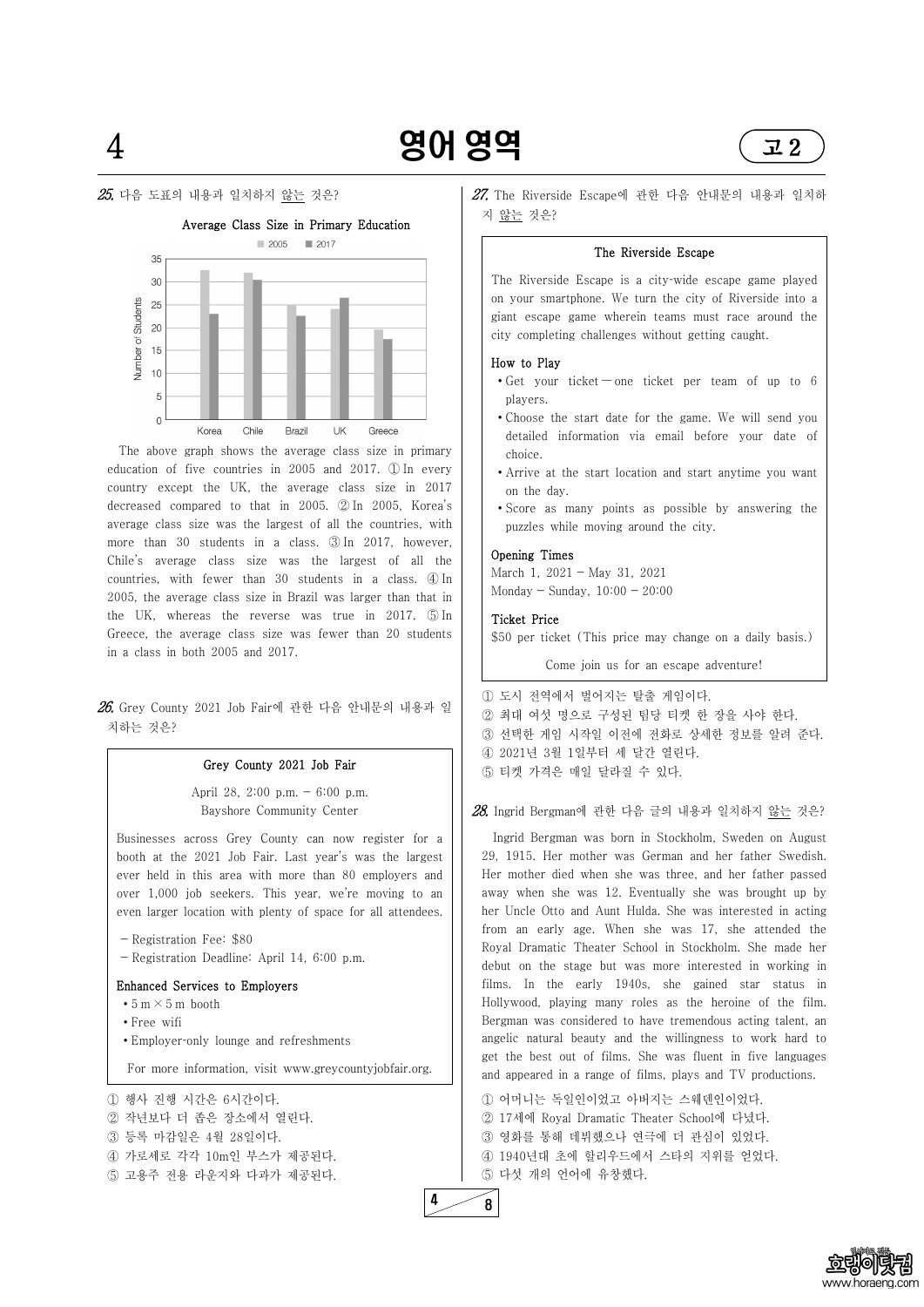



 $\overline{12}$  901 영역 5

## 29. 다음 글의 밑줄 친 부분 중, 어법상 틀린 것은?

While reflecting on the needs of organizations, leaders, and families today, we realize that one of the unique characteristics ① is inclusivity. Why? Because inclusivity supports ② what everyone ultimately wants from their relationships: collaboration. Yet the majority of leaders, organizations, and families are still using the language of the old paradigm in which one person — typically the oldest, most educated, and/or wealthiest — makes all the decisions,  $\vert$  the and their decisions rule with little discussion or inclusion of others, ③ resulting in exclusivity. Today, this person could be a director, CEO, or other senior leader of an organization. The orchestras? Listening There is no need for others to present their ideas because they are considered ④ inadequate. Yet research shows that exclusivity in problem solving, even with a genius, is not as effective as inclusivity, ⑤ which everyone's ideas are heard and a solution is developed through collaboration.

# $30$ . 다음 글의 밑줄 친 부분 중, 문맥상 낱말의 쓰임이 적절하지 않은 것은? [3점]

**31.** Even the most respectable of all musical institutions, the symphony orchestra, carries inside its DNA the legacy of the \_\_\_\_\_\_\_\_. The various instruments in the orchestra can be traced back to these primitive origins — their earliest forms were made either from the animal (horn, hide, gut, bone) or the weapons employed in bringing the animal under control (stick, bow). Are we wrong to hear this history in music itself, in the formidable aggression and awe-inspiring assertiveness of those monumental symphonies that remain the core repertoire of the world's leading to Beethoven, Brahms, Mahler, Bruckner, Berlioz, Tchaikovsky, Shostakovich, and other great composers, I can easily summon up images of bands of men starting to chase animals, using sound as a source and symbol of dominance, an expression of the will to predatory power. [3점]

The objective point of view is illustrated by John Ford's "philosophy of camera." Ford considered the camera to be a window and the audience to be ① outside the window viewing the people and events within. We are asked to watch the actions as if they were taking place at a distance, and we are not asked to participate. The objective point of view employs a static camera as much as possible in order to ② avoid this window effect, and it concentrates on the actors and the action without drawing attention to the camera. The objective camera suggests an emotional distance cognitive functioning. between camera and subject; the camera seems simply to be recording, as ③ straightforwardly as possible, the characters and actions of the story. For the most part, the director uses natural, normal types of camera positioning and camera angles. The objective camera does not comment on or ④ interpret the action but merely records it, letting it unfold. We see the action from the viewpoint of an impersonal observer. If the camera moves, it does so unnoticeably, calling as ⑤ little attention to itself as possible.

 $32$ . Our brains have evolved to remember unexpected events because basic survival depends on the ability to perceive causes and predict effects. If the brain predicts one event and experiences another, the unusualness will be especially interesting and will be encoded accordingly. Neurologist and classroom teacher Judith Willis has claimed that surprise in the classroom is one of the most effective ways of teaching with brain stimulation in mind. If students are exposed to new experiences via demonstrations or through the unexpected enthusiasm of their teachers or peers, they will be much more likely to connect with the information that follows. Willis has written that encouraging active discovery in the classroom allows students to interact with new information, moving it beyond working memory to be processed in the frontal lobe, which is devoted to advanced cognition in the sets us up for learning by directing attention, providing stimulation to developing perceptual systems, and feeding curious and exploratory behavior.

# [31 ~ 34] 다음 빈칸에 들어갈 말로 가장 적절한 것을 고르시오.

\* legacy: 유산 \*\* formidable: 강력한

① hunt ② law ③ charity ④ remedy ⑤ dance

\* frontal lobe: (대뇌의) 전두엽

① Awareness of social responsibility ② Memorization of historical facts ③ Competition with rivals ④ Preference for novelty ⑤ Fear of failure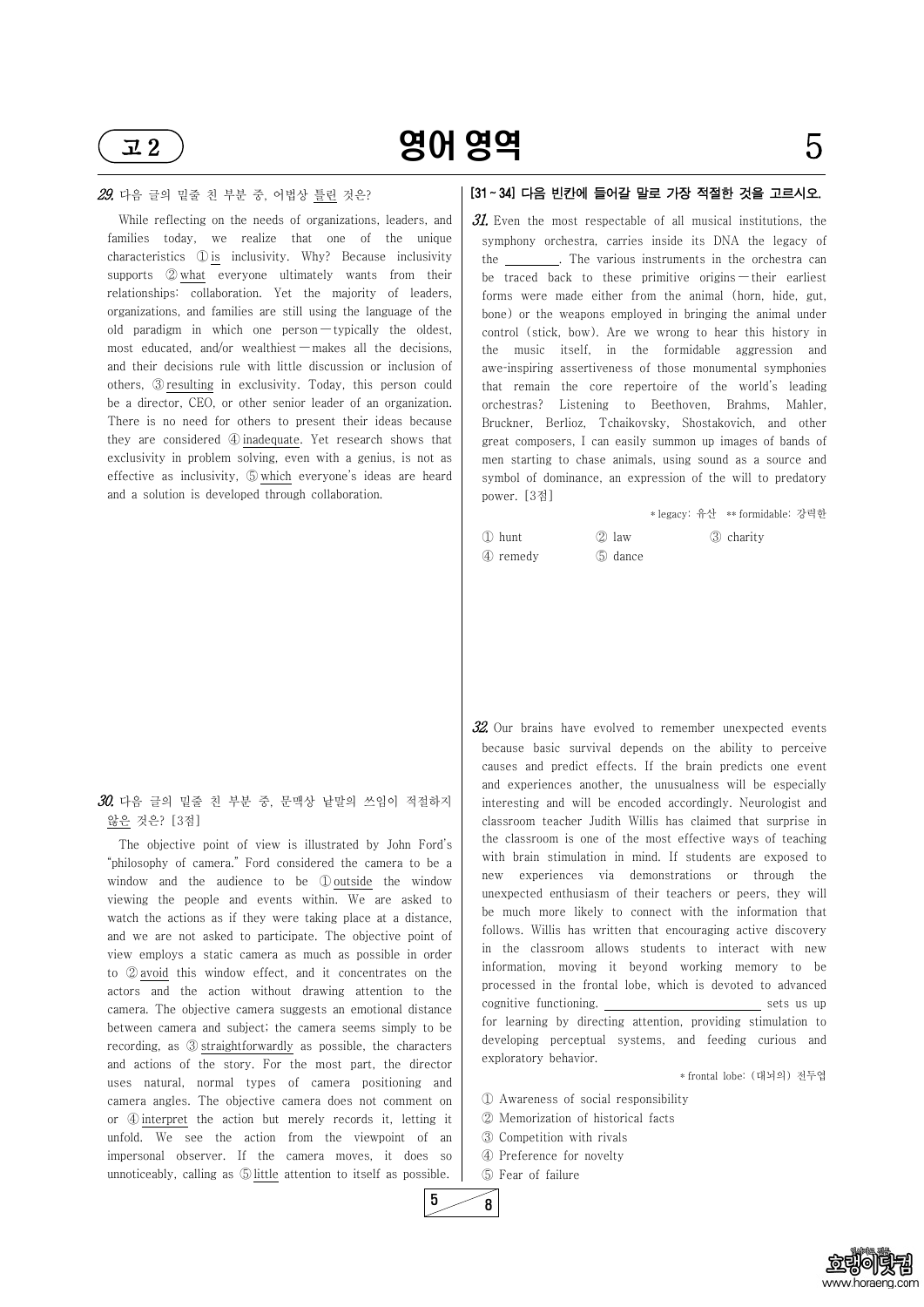$6$  **901 영역**  $22$ 

33. Psychological research has shown that people naturally , often without thinking about it. Imagine you're cooking up a special dinner with a friend. You're a great cook, but your friend is the wine expert, an amateur sommelier. A neighbor drops by and starts telling you both about the terrific new wines being sold at the liquor store just down the street. There are many new wines, so there's a lot to remember. How hard are you going to try to remember what the neighbor has to say about which wines to buy? Why bother when the information would be better retained by the wine expert sitting next to you? If your friend wasn't around, you might try harder. After all, it would be good to know what a good wine would be for the evening's festivities. But your friend, the wine expert, is likely to remember the information without even trying. [3점]

 $34.$  Even companies that sell physical products to make profit are forced by their boards and investors to reconsider their underlying motives and to collect as much data as possible from consumers. Supermarkets no longer make all their money selling their produce and manufactured goods. They give you loyalty cards with which they track your purchasing behaviors precisely. Then supermarkets sell this purchasing behavior to marketing analytics companies. The marketing analytics companies perform machine learning procedures, slicing the data in new ways, and resell behavioral data back to product manufacturers as marketing insights. When data

### $35$ . 다음 글에서 전체 흐름과 관계 없는 문장은?

- ① divide up cognitive labor
- ② try to avoid disagreements
- ③ seek people with similar tastes
- ④ like to share old wisdom
- ⑤ balance work and leisure

and machine learning become currencies of value in a capitalist system, then every company's natural tendency is to maximize its ability to conduct surveillance on its own customers because . [3점]

Once we recognize the false-cause issue, we see it everywhere. For example, a recent long-term study of University of Toronto medical students concluded that medical school class presidents lived an average of 2.4 years less than other medical school graduates.

\* surveillance: 관찰, 감시

① its success relies on the number of its innovative products  $\oslash$  more customers come through word-of-mouth marketing ③ it has come to realize the importance of offline stores ④ the customers are themselves the new valuecreation devices ⑤ questions are raised on the effectiveness of the capitalist system

school class president is, on average, extremely hard-working, serious, and ambitious.

Academics, politicians, marketers and others have in the past debated whether or not it is ethically correct to market products and services directly to young consumers. ① This is also a dilemma for psychologists who have questioned whether they ought to help advertisers manipulate children into purchasing more products they have seen advertised. ② Advertisers have admitted to taking advantage of the fact that it is easy to make children feel that they are losers if they do not own the 'right' products. ③ When products become more popular, more competitors enter the marketplace and marketers lower their marketing costs to remain competitive. ④ Clever advertising informs children that they will be viewed by their peers in an unfavorable way if they do not have the products that are advertised, thereby playing on their emotional vulnerabilities. ⑤ The constant feelings of inadequateness created by advertising have been suggested to contribute to children becoming fixated with instant gratification and beliefs that material possessions are important.

\* fixated: 집착하는 \*\* gratification: 만족(감)

# [36 ~ 37] 주어진 글 다음에 이어질 글의 순서로 가장 적절한 것 을 고르시오.

#### 36.

 $6 \fbox{8}$ 

- (A) Perhaps this extra stress, and the corresponding lack of social and relaxation time — rather than being class president per  $se$  - contributes to lower life expectancy. If so, the real lesson of the study is that we should all relax a little and not let our work take over our lives.
- (B) Probably not. Just because being class president is correlated with shorter life expectancy does not mean that it causes shorter life expectancy. In fact, it seems likely that the sort of person who becomes medical

(C) At first glance, this seemed to imply that being a medical school class president is bad for you. Does this mean that you should avoid being medical school class president at all costs? [3점]

\* per se: 그 자체로

 $\textcircled{1}$  (A) - (C) - (B)  $\textcircled{2}$  (B) - (A) - (C)  $\textcircled{3}$  (B) - (C) - (A)  $\textcircled{4}$  (C) - (A) - (B)  $\circled{5}$  (C) – (B) – (A)

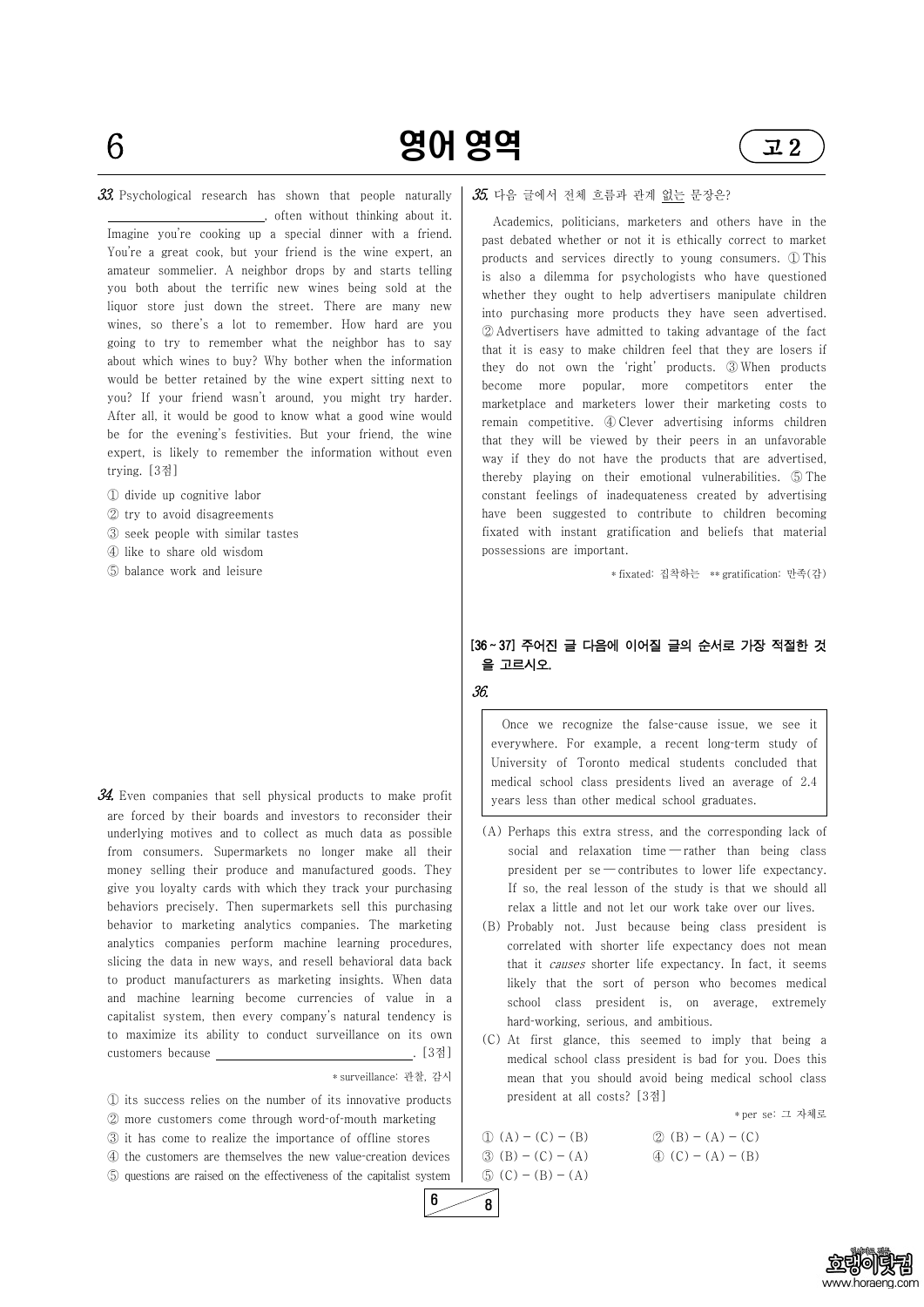# $\overline{12}$  90 영역





We commonly argue about the fairness of taxation – whether this or that tax will fall more heavily on the rich or the poor.

- (A) Taxes on tobacco, alcohol, and casinos are called "sin taxes" because they seek to discourage activities considered harmful or undesirable. Such taxes express society's disapproval of these activities by raising the cost of engaging in them. Proposals to tax sugary sodas (to combat obesity) or carbon emissions (to address climate change) likewise seek to change norms and shape behavior.
- (B) But the expressive dimension of taxation goes beyond debates about fairness, to the moral judgements societies make about which activities are worthy of honor and recognition, and which ones should be discouraged. Sometimes, these judgements are explicit.
- (C) Not all taxes have this aim. We do not tax income to express disapproval of paid employment or to discourage people from engaging in it. Nor is a general sales tax intended as a deterrent to buying things. These are simply ways of raising revenue.

However, some types of beliefs cannot be tested for truth because we cannot get external evidence in our lifetimes (such as a belief that the Earth will stop spinning on its axis by the year 9999 or that there is life on a planet 100-million light-years away).

\* deterrent: 억제책

 $\textcircled{1}$  (A) - (C) - (B)  $\textcircled{2}$  (B) - (A) - (C)  $\textcircled{3}$  (B) - (C) - (A)  $\textcircled{4}$  (C) - (A) - (B)  $\textcircled{5}$  (C) – (B) – (A)

Most beliefs — but not all — are open to tests of verification. This means that beliefs can be tested to see if they are correct or false. ( ① ) Beliefs can be verified or falsified with objective criteria external to the person. ( ② ) There are people who believe the Earth is flat and not a sphere. ( ③ ) Because we have objective evidence that the Earth is in fact a sphere, the flat Earth belief can be shown to be false.  $(\mathbb{Q})$  Also, the belief that it will rain tomorrow can be tested for truth by waiting until tomorrow and seeing whether it rains or not. ( ⑤ ) Also, meta-physical beliefs (such as the existence and nature of a god) present considerable challenges in generating evidence that everyone is willing to use as a truth criterion. [3점]

# [38 ~ 39] 글의 흐름으로 보아, 주어진 문장이 들어가기에 가장 적절한 곳을 고르시오.

### 38.

\* verification: 검증, 확인 \*\* falsify: 거짓임을 입증하다

 $\downarrow$ According to the above experiment, the  $(A)$ intellective load on the brain leads the reflexive side of the brain to become (B) .  $(A)$  (B)

# 39.

But the necessary and useful instinct to generalize can distort our world view.

Everyone automatically categorizes and generalizes all the time. Unconsciously. It is not a question of being prejudiced or enlightened. Categories are absolutely necessary for us to function.  $(\mathbb{D})$  They give structure to our thoughts. ( ② ) Imagine if we saw every item and every scenario as truly unique ― we would not even have a language to describe the world around us.  $\left( \mathcal{D} \right)$  It can make us mistakenly group together things, or people, or countries that are actually very different.  $(\mathcal{A})$  It can make us assume everything or everyone in one category is similar. ( ⑤ ) And, maybe, most unfortunate of all, it can make us jump to conclusions about a whole category based on a few, or even just one, unusual example.

# 40. 다음 글의 내용을 한 문장으로 요약하고자 한다. 빈칸 (A), (B)에 들어갈 말로 가장 적절한 것은?

At the University of Iowa, students were briefly shown numbers that they had to memorize. Then they were offered the choice of either a fruit salad or a chocolate cake. When the number the students memorized was seven digits long, 63% of them chose the cake. When the number they were asked to remember had just two digits, however, 59% opted for the fruit salad. Our reflective brains know that the fruit salad is better for our health, but our reflexive brains desire that soft, fattening chocolate cake. If the reflective brain is busy figuring something else out  $-\text{like}$  trying to remember a seven-digit number — then impulse can easily win. On the other hand, if we're not thinking too hard about something else (with only a minor distraction like memorizing two digits), then the reflective system can deny the emotional impulse of the reflexive side.

\* reflective: 숙고하는 \*\* reflexive: 반사적인

① limited ······ powerful 2 limited ······· divided 3 varied ······· passive ④ increased ······ dominant ⑤ increased ······ weakened